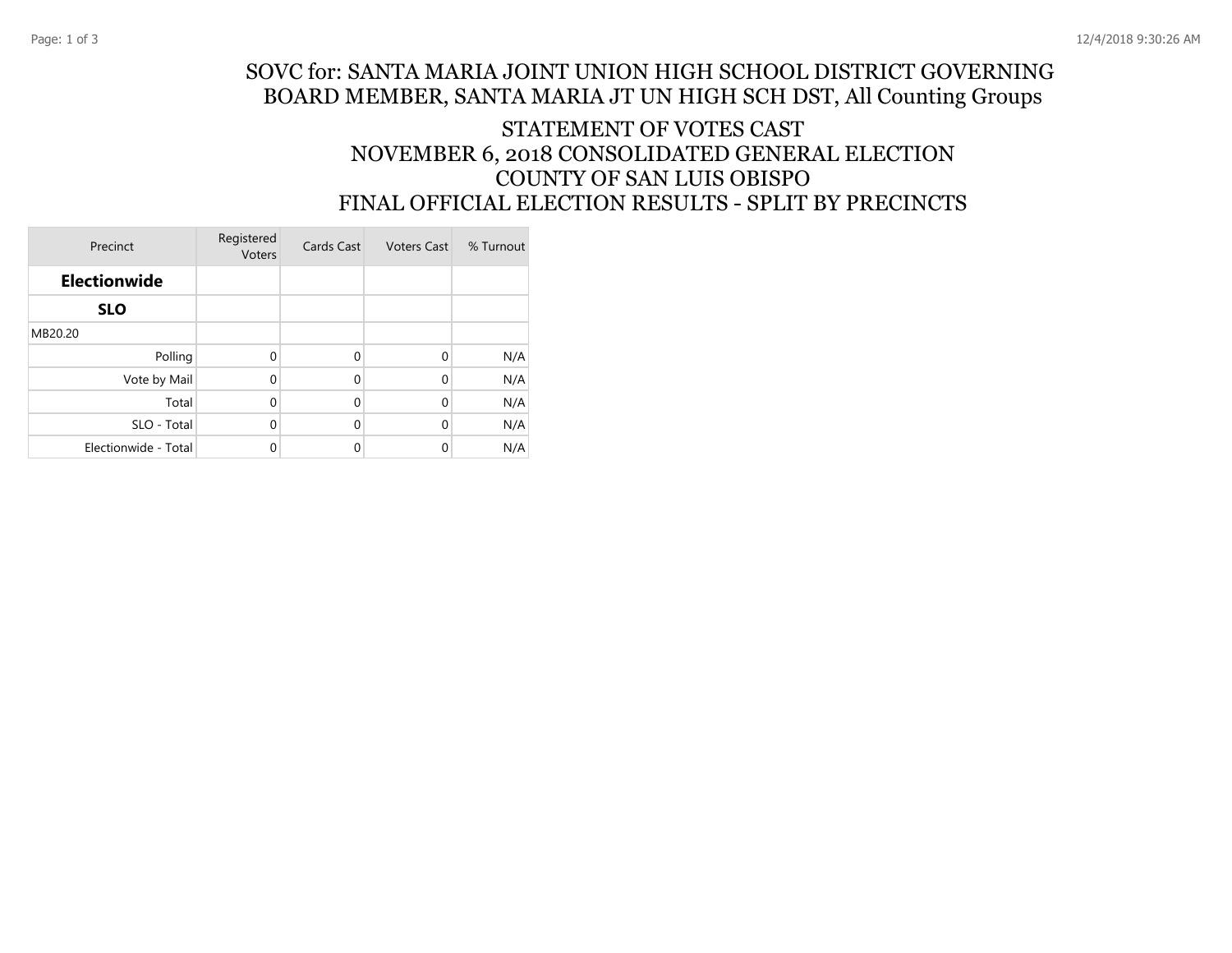## **SANTA MARIA JOINT UNION HIGH SCHOOL DISTRICT GOVERNING BOARD MEMBER (Vote for 3)**

| Precinct             | <b>Times Cast</b> | Registered<br>Voters | Undervotes | Overvotes |
|----------------------|-------------------|----------------------|------------|-----------|
| <b>Electionwide</b>  |                   |                      |            |           |
| <b>SLO</b>           |                   |                      |            |           |
| MB20.20              |                   |                      |            |           |
| Polling              | $\Omega$          | $\mathbf{0}$         | $\Omega$   | 0         |
| Vote by Mail         | $\Omega$          | $\mathbf{0}$         | $\Omega$   | 0         |
| Total                | $\mathbf{0}$      | $\mathbf{0}$         | $\Omega$   | 0         |
| SLO - Total          | $\Omega$          | $\mathbf{0}$         | $\Omega$   | 0         |
| Electionwide - Total | $\mathbf 0$       | $\mathbf 0$          | $\Omega$   | 0         |

| Precinct             | DOMINICK<br>PALERA |  | <b>DIANA PEREZ</b> |  |  |
|----------------------|--------------------|--|--------------------|--|--|
| Electionwide         |                    |  |                    |  |  |
| <b>SLO</b>           |                    |  |                    |  |  |
| MB20.20              |                    |  |                    |  |  |
| Polling              | $\mathbf 0$        |  | 0                  |  |  |
| Vote by Mail         | $\mathbf 0$        |  | $\mathbf 0$        |  |  |
| Total                | $\mathbf 0$        |  | $\mathbf 0$        |  |  |
| SLO - Total          | $\mathbf 0$        |  | $\Omega$           |  |  |
| Electionwide - Total | $\mathbf 0$        |  | 0                  |  |  |